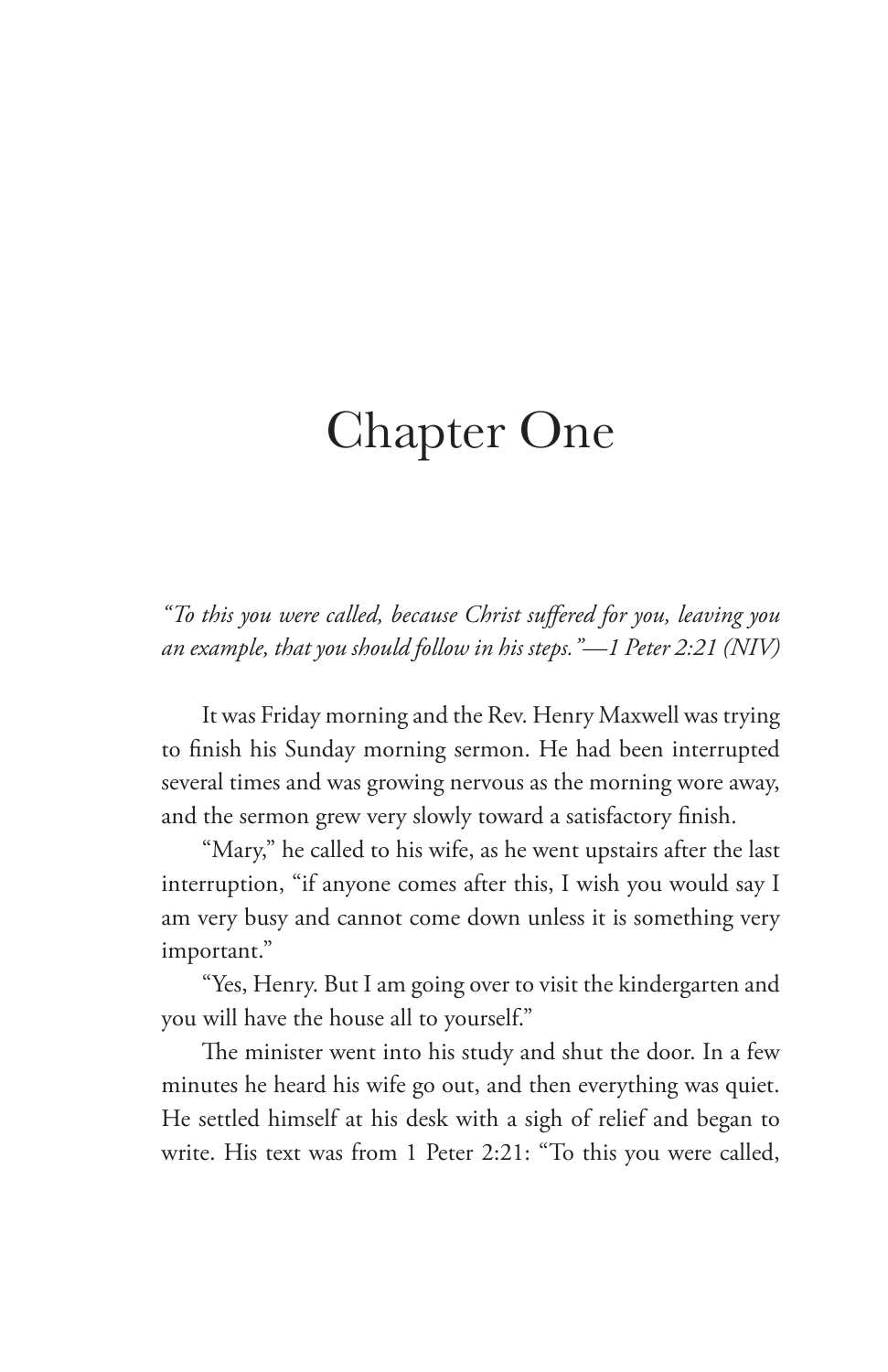because Christ also suffered for you, leaving you an example that you should follow in his steps."

He had emphasized in the first part of the sermon the atonement as a personal sacrifice for each of us, calling attention to the fact of Jesus' suffering in various ways, in His life as well as in His death. He then went on to emphasize the atonement by the use of examples, giving illustrations from the life and teachings of Jesus to show how faith in Christ helped to save us because of the pattern of character traits He displayed for us to imitate. He was now on the third and last point, the necessity of following Jesus in His sacrifice by His death and example by His life.

He had put down "Three Steps. What are they?" and was about to enumerate them in logical order when the doorbell rang sharply. It was one of those clock-work bells and always went off as a clock might go off if it tried to strike twelve all at once.

Henry Maxwell sat at his desk and frowned a little. He made no movement to answer the bell. Very soon it rang again; then he rose and walked over to one of his windows which commanded the view of the front door. A man was standing on the steps. He was a young man, very shabbily dressed.

"He looks like a tramp," said the minister. "I suppose I'll have to go down and—"

He did not finish his sentence, but went downstairs and opened the front door. There was a moment's pause as the two men stood facing each other, then the shabby-looking young man said:

"I'm out of a job, sir, and thought maybe you might help me in the way of getting some employment."

"I don't know of anything. Jobs are scarce," replied the minister, beginning to shut the door slowly.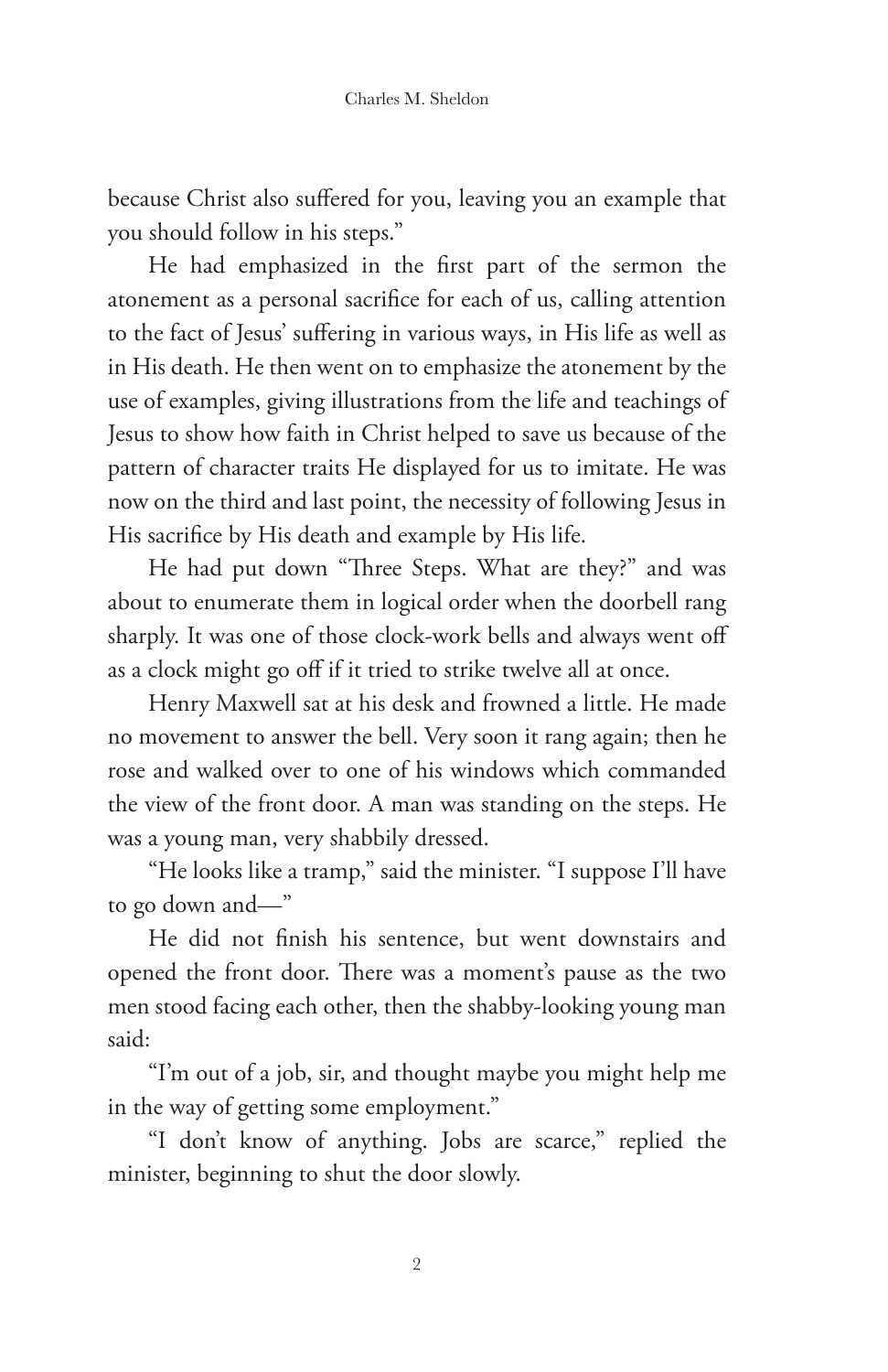## In His Steps

"I thought you might perhaps be able to give me a contact in the city railway or the superintendent of the shops, or someplace else," continued the young man, nervously shifting his faded hat from one hand to the other.

"It would be of no use. You will have to excuse me. I am very busy this morning. I hope you will find somewhere to work. Sorry I can't give you something to do here. But I keep only a horse and a cow and do the work myself."

The Rev. Henry Maxwell closed the door and heard the man walk down the steps. As he went up into his study, he saw from his hall window that the man was going slowly down the street, still holding his hat between his hands. There was something in the figure so dejected, homeless, and forsaken that the minister hesitated a moment as he stood looking at him. Then he turned to his desk and with a sigh began to write where he had left off.

He had no more interruptions, and when his wife came in two hours later the sermon was finished, the loose pages gathered up, neatly tied together, and laid on his Bible all ready for the Sunday morning service.

"A strange thing happened at the kindergarten this morning, Henry," said his wife while they were eating dinner. "You know I went over with Mrs. Brown to visit the school, and just after the games, while the children were at the tables, the door opened and a young man came in holding a dirty hat in both hands. He sat down near the door and never said a word; he only looked at the children. He was evidently a tramp, and Miss Wren and her assistant Miss Kyle were a little frightened at first, but he sat there very quietly and after a few minutes he went out."

"Perhaps he was tired and wanted to rest somewhere. The same man called here, I think. Did he look like a tramp?"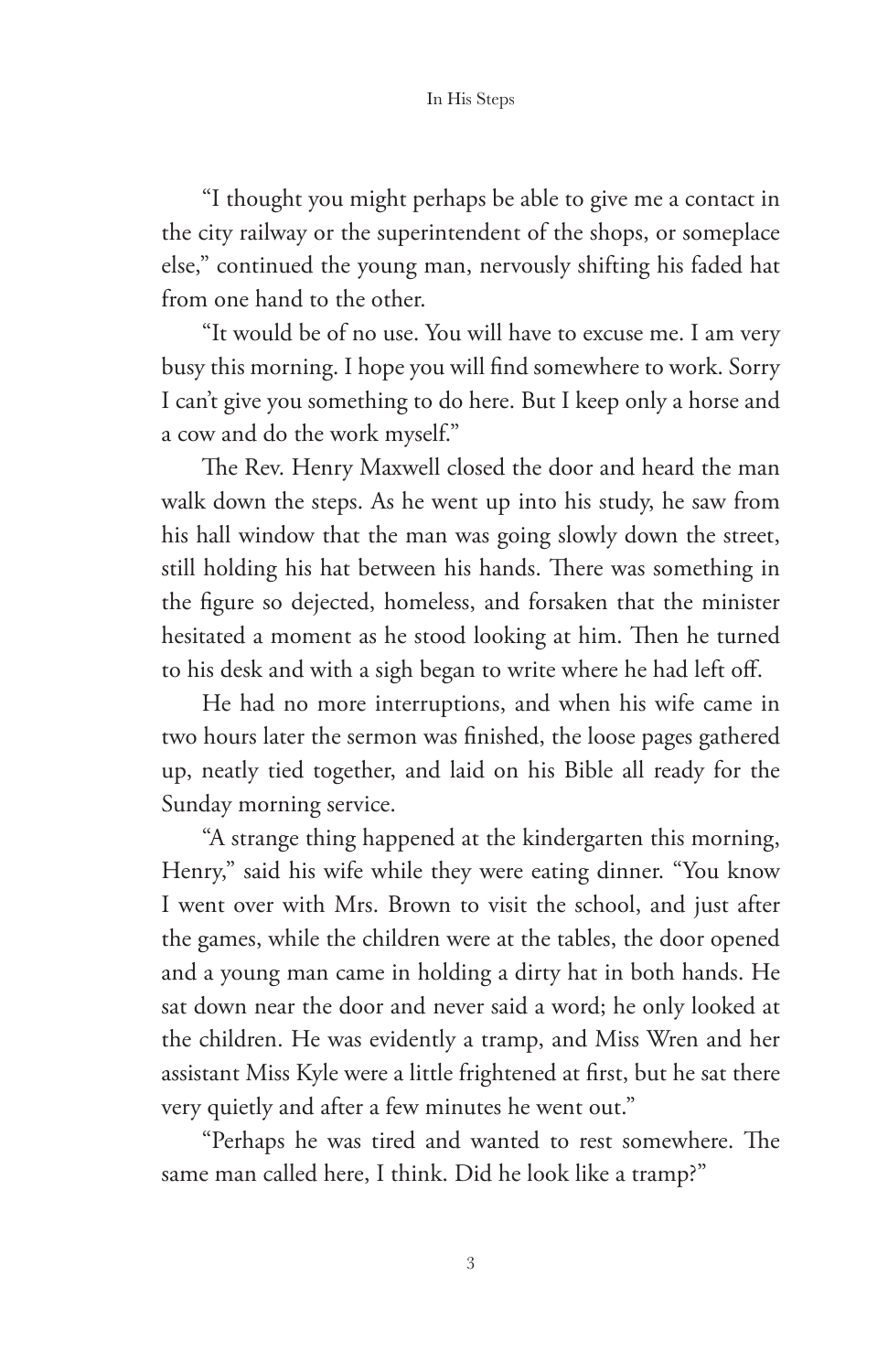"Yes, very dusty, shabby, and downtrodden. Not more than thirty to thirty-three years old, I should say."

"The same man," said the Rev. Henry Maxwell thoughtfully.

"Did you finish your sermon, Henry?" his wife asked after a pause.

"Yes, all done. It has been a very busy week with me. The two sermons have turned out to be a lot of work."

"They will be appreciated by a large audience Sunday, I hope," replied his wife, smiling. "What are you going to preach about in the morning?"

"Following Christ. I take up the atonement as a way of example and sacrifice, and then show the steps needed to follow His example and sacrifice as found in His life and death."

"I am sure it will be a good sermon. I hope it won't rain Sunday. We have had so many stormy Sundays lately."

"Yes, the audiences have been quite small for some time. Some people will not come out to church in a storm." The Rev. Henry Maxwell sighed as he said it. He was thinking of the careful, laborious effort he had made in preparing sermons for large audiences that failed to appear.

But Sunday morning dawned on the town of Raymond one of the perfect days that sometimes comes after long periods of wind and mud and rain. The air was clear and bracing, the sky was free from all threatening signs, and most everyone in Mr. Maxwell's parish prepared to go to church. When the service opened at eleven o'clock, the large building was filled with an audience of the best-dressed, most well-to-do looking people of Raymond.

The First Church of Raymond believed in having the best music that money could buy, and its quartet choir this morning was a source of great pleasure to the congregation. The anthem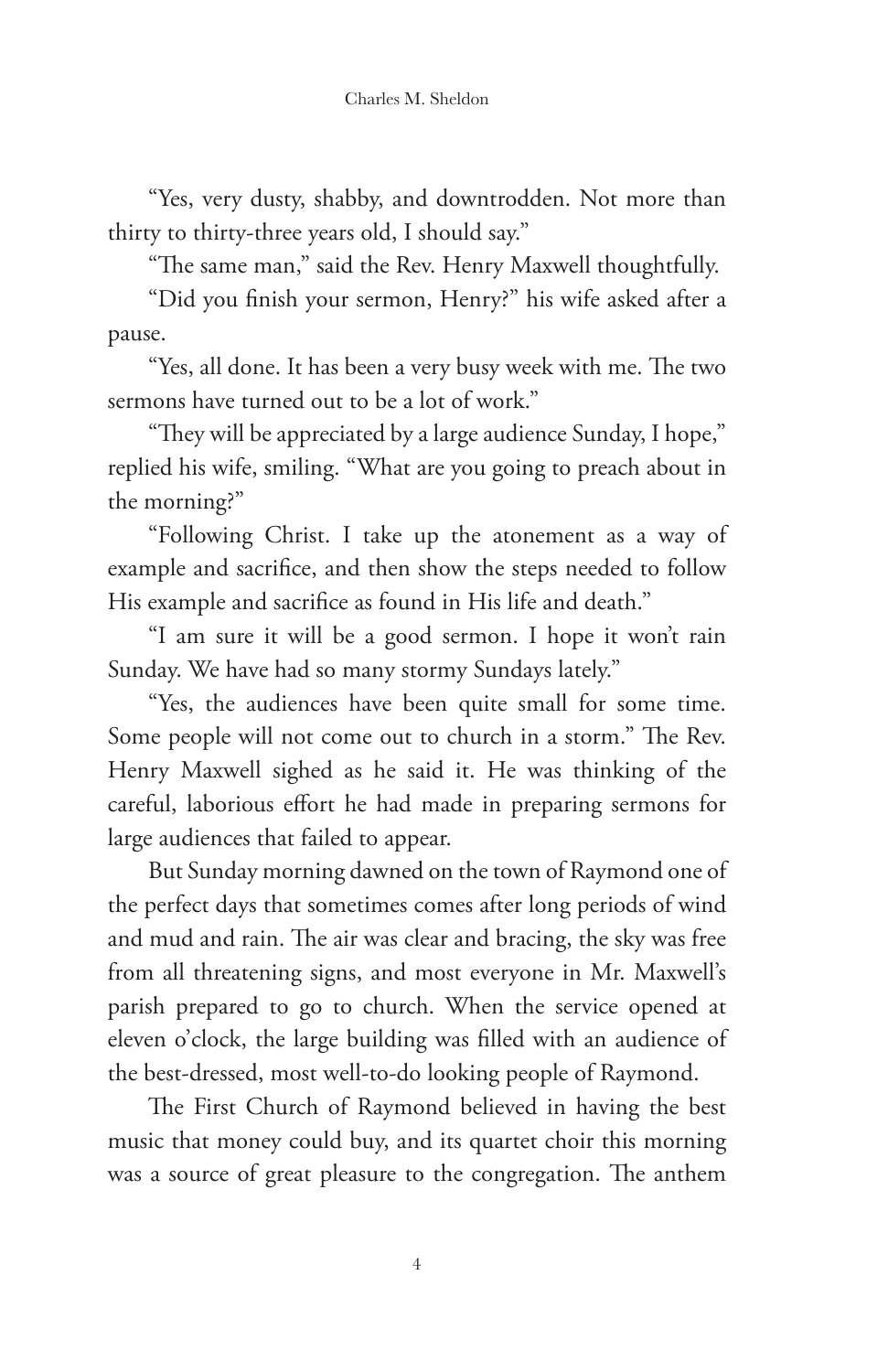## In His Steps

was inspiring. All the music was in keeping with the subject of the sermon. And the anthem was an elaborate adaptation to the most modern music of the hymn, "Jesus, I my cross have taken, All to leave and follow Thee."

Just before the sermon, the soprano sang a solo, the wellknown hymn, "Where He leads me I will follow, I'll go with Him, with Him, all the way."

Rachel Winslow looked very beautiful that morning as she stood up behind the screen of carved oak, which was significantly marked with the emblems of the cross and the crown. Her voice was even more beautiful than her face, and that was saying a great deal. There was a general rustle of expectation from the audience as she rose. Mr. Maxwell settled himself contentedly behind the pulpit. Rachel Winslow's singing always assisted his sermon. He generally arranged for a song before the sermon. It made possible a certain inspiration and mood that made his delivery more impressive.

People said to each other they had never heard such singing even in the First Church. It is certain that if it had not been a church service, her solo would have been vigorously applauded. It even seemed to the minister when she sat down that something like an attempted clapping of hands swept through the church. He was a bit startled by it. As he rose, however, and laid his sermon on the Bible, he said to himself he had only imagined it. Of course it would not occur. In a few moments he was absorbed in his sermon and everything else was forgotten in the smoothness of his delivery.

No one had ever accused Henry Maxwell of being a dull preacher. On the contrary, he had often been charged with being sensational—not in what he had said so much as in his way of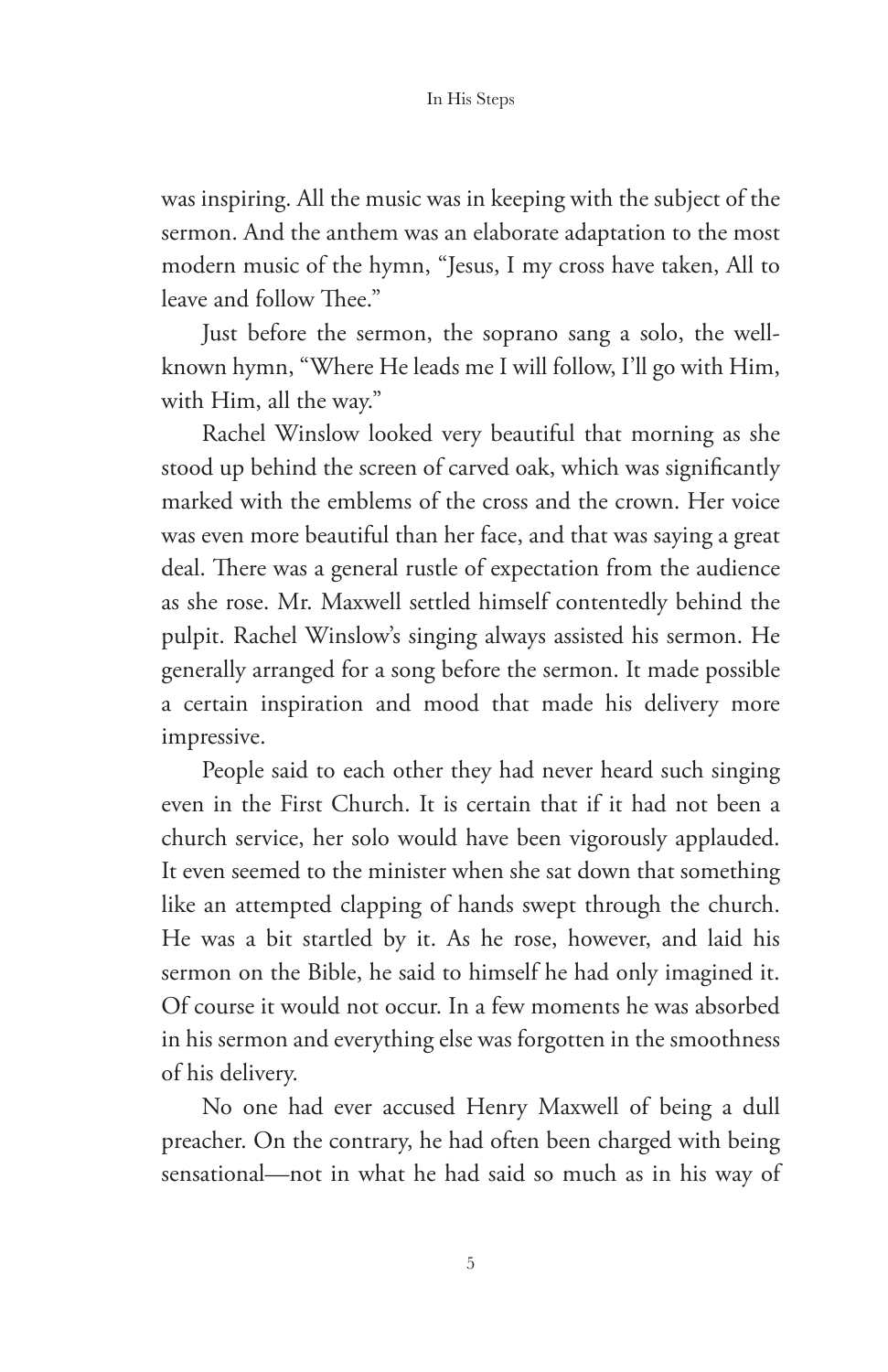saying it. But the First Church people liked that. It gave their preacher and their parish a pleasant distinction that was noticeable.

It was also true that the pastor of the First Church loved to preach. He seldom exchanged pulpits. He was eager to be in his own pulpit when Sunday came. There was an exhilarating half hour waiting for him as he faced a church full of attentive people and knew that he had a hearing. He was peculiarly sensitive to variations in attendance. He never preached well before a small audience. The weather also decidedly affected him. He was at his best before just such an audience as faced him now, on just such a morning. He felt a glow of satisfaction as he preached on. The church was premier in the city. It had the best choir. It had a membership composed of the leading influential people, representatives of the wealth, society, and intelligence of Raymond. He was going abroad on a three-month vacation in the summer, and the circumstances of his pastorate, his influence, and his position as pastor of the First Church in the city were unchallenged.

It is not certain that the Rev. Henry Maxwell knew just how he could quietly display these feelings in connection with his sermon, but as he drew near the end of it, he knew that at some point in his delivery he had conveyed all of them. They had entered into the very substance of his content; it might have been all in a few seconds of time, but he had been conscious of defining his position, and his delivery partook of the thrill of deep, personal self-gratification.

The sermon was quite interesting. It was full of striking sentences. They would have commanded attention if printed. Spoken with the passion of dramatic utterance that had the good taste never to offend his listeners with a suspicion of ranting or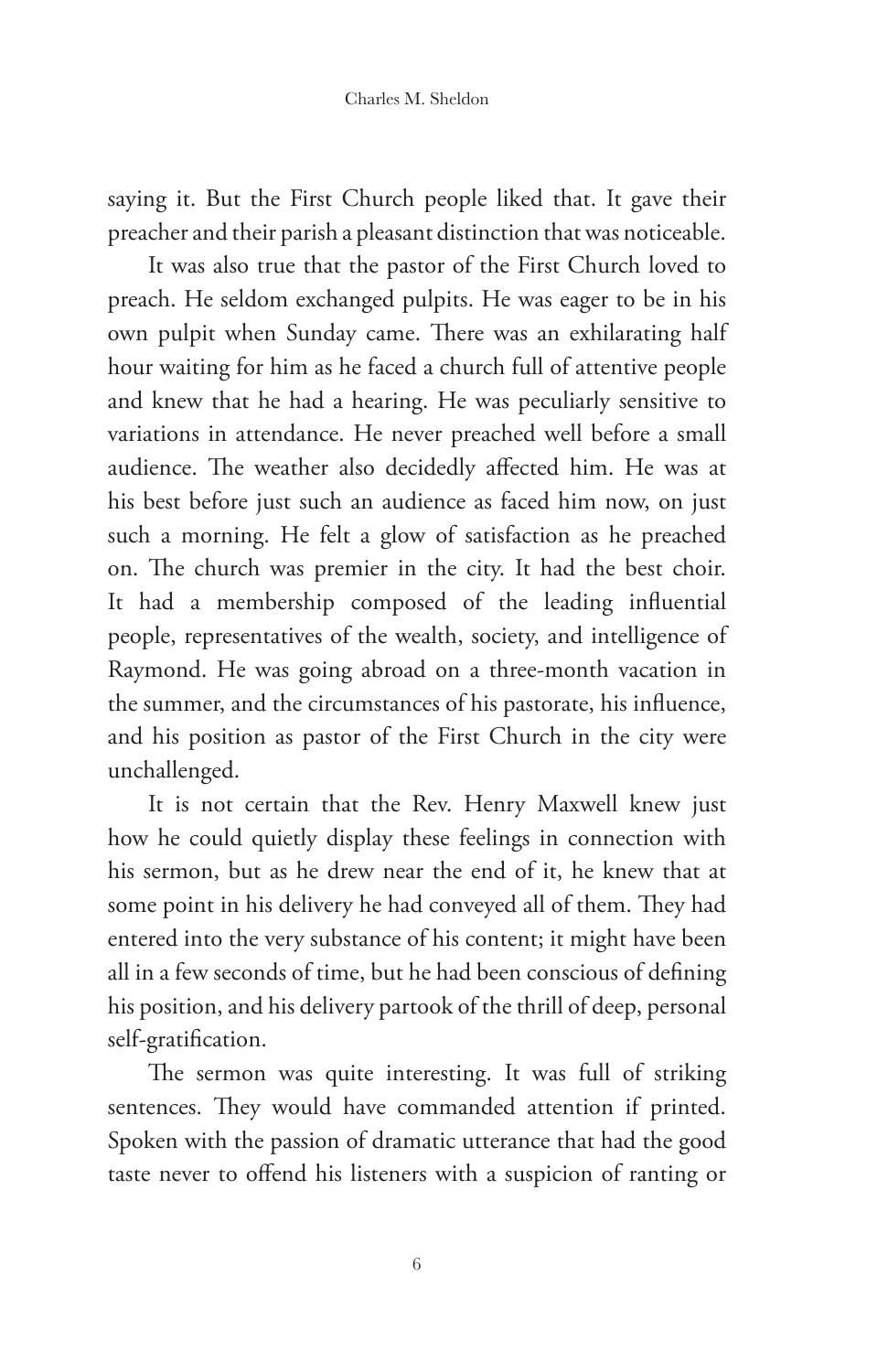judgment, they were very effective. If the Rev. Henry Maxwell that morning felt satisfied with the conditions of his pastorate, the First Church also had a similar feeling as it congratulated itself on the presence in the pulpit of this scholarly, refined, somewhat striking face and figure, preaching with such animation and yet free of all vulgar, trite, or uncomfortable mannerisms.

Suddenly, into the midst of this perfect concord between preacher and audience, there came a very remarkable interruption. It would be difficult to indicate the extent of the shock which this interruption caused. It was so unexpected, so entirely contrary to any inkling of any person present, that it offered no room for consideration or, for the time being, resistance.

The sermon had come to a close. Mr. Maxwell had just turned the half of the big Bible over upon his manuscript and was about to sit down as the quartet prepared to arise to sing the closing selection, "All for Jesus, all for Jesus, All my being's ransomed powers," when the entire congregation was startled by the sound of a man's voice. It came from the rear of the church, from one of the seats under the gallery. The next moment this man came out of the shadows and walked down the middle aisle.

Before the startled congregation barely realized what was going on, the man had reached the open space in front of the pulpit and had turned around facing the people.

"I've been wondering since I came in here"—they were the words he used under the gallery, and he repeated them—"if it would be the right thing to say a word at the close of the service. I'm not drunk and I'm not crazy, and I am perfectly harmless, but if I die, as there is every likelihood I shall in a few days, I want the satisfaction of thinking that I had my say in a place like this, and before this sort of a crowd."

7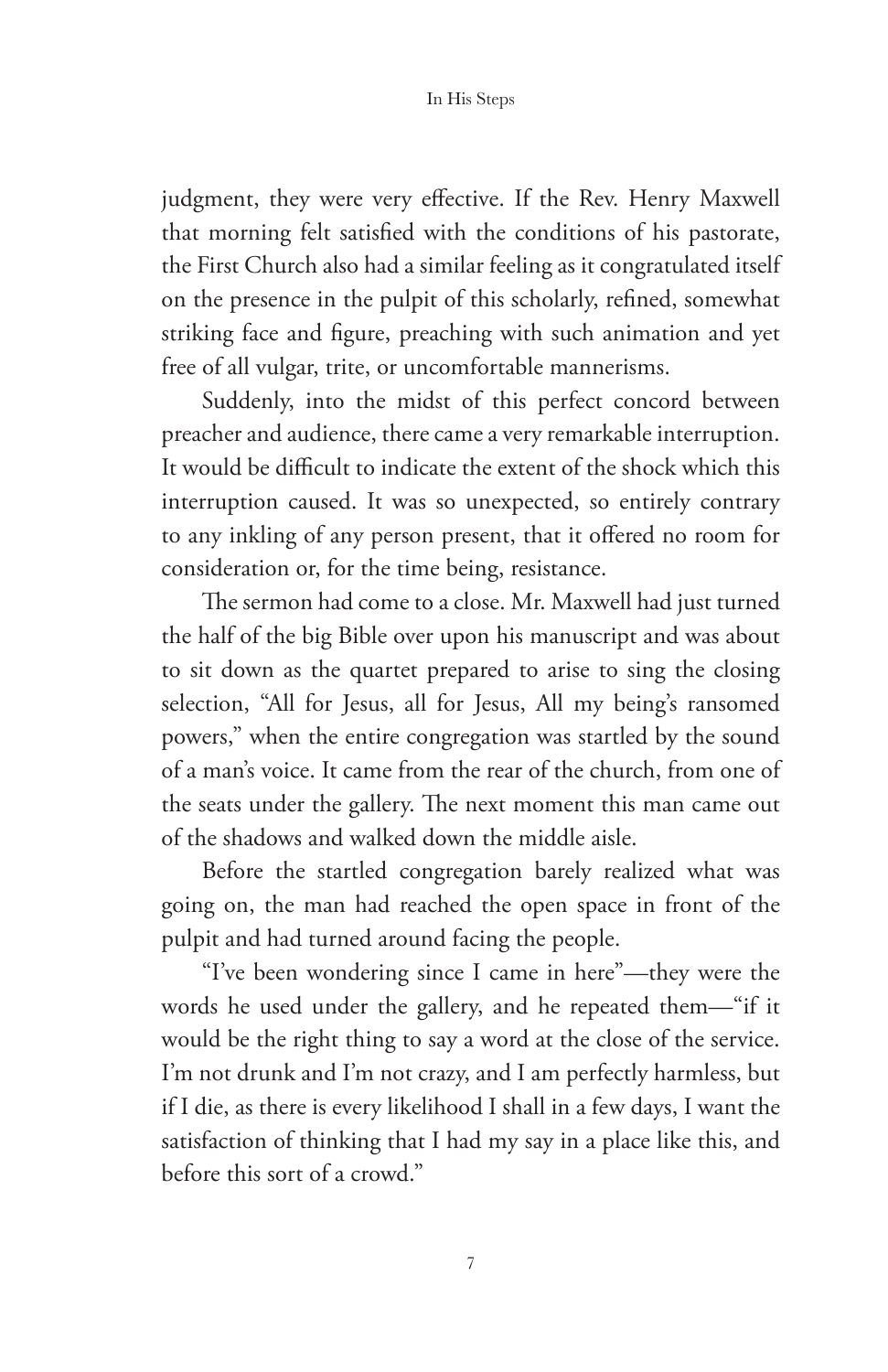Henry Maxwell had not taken his seat, and he now remained standing, leaning on his pulpit, looking down at the stranger. It was the man who had come to his house the Friday before, the same dusty, worn, shabby-looking young man. He held his faded hat in his two hands. It seemed to be a favorite gesture. He had not been shaved and his hair was rough and tangled. It is doubtful if anyone like this had ever confronted the First Church within the sanctuary. It was a tolerably familiar scene with this sort of humanity out on the street, around the railroad shops, but no one had ever dreamed of such an incident in the sanctuary here.

There was nothing offensive in the man's manner or tone. He was not excited and he spoke in a low but distinct voice. Mr. Maxwell was conscious, even as he stood there smitten into dumb astonishment at this spectacle, that somehow the man's action reminded him of a person he had once seen walking and talking in his own sleep.

No one in the church made any motion to stop the stranger or in any way interrupt him. Perhaps the first shock of his sudden appearance deepened into a genuine perplexity concerning what was best to do. However that may be, he went on as if he had no thought of interruption and no thought of the unusual element which he had introduced into the decorum of the First Church service. And all the while he was speaking, the minister leaned over the pulpit, his face turning white and sad. But he made no movement to stop him, and the people sat spellbound into breathless silence. One other pale face, that of Rachel Winslow from the choir, stared intently down at the shabby figure with the faded hat. Her face was striking at any time. Under the pressure of the present, unheard-of incident, it was as personally distinct as if it had been framed in fire.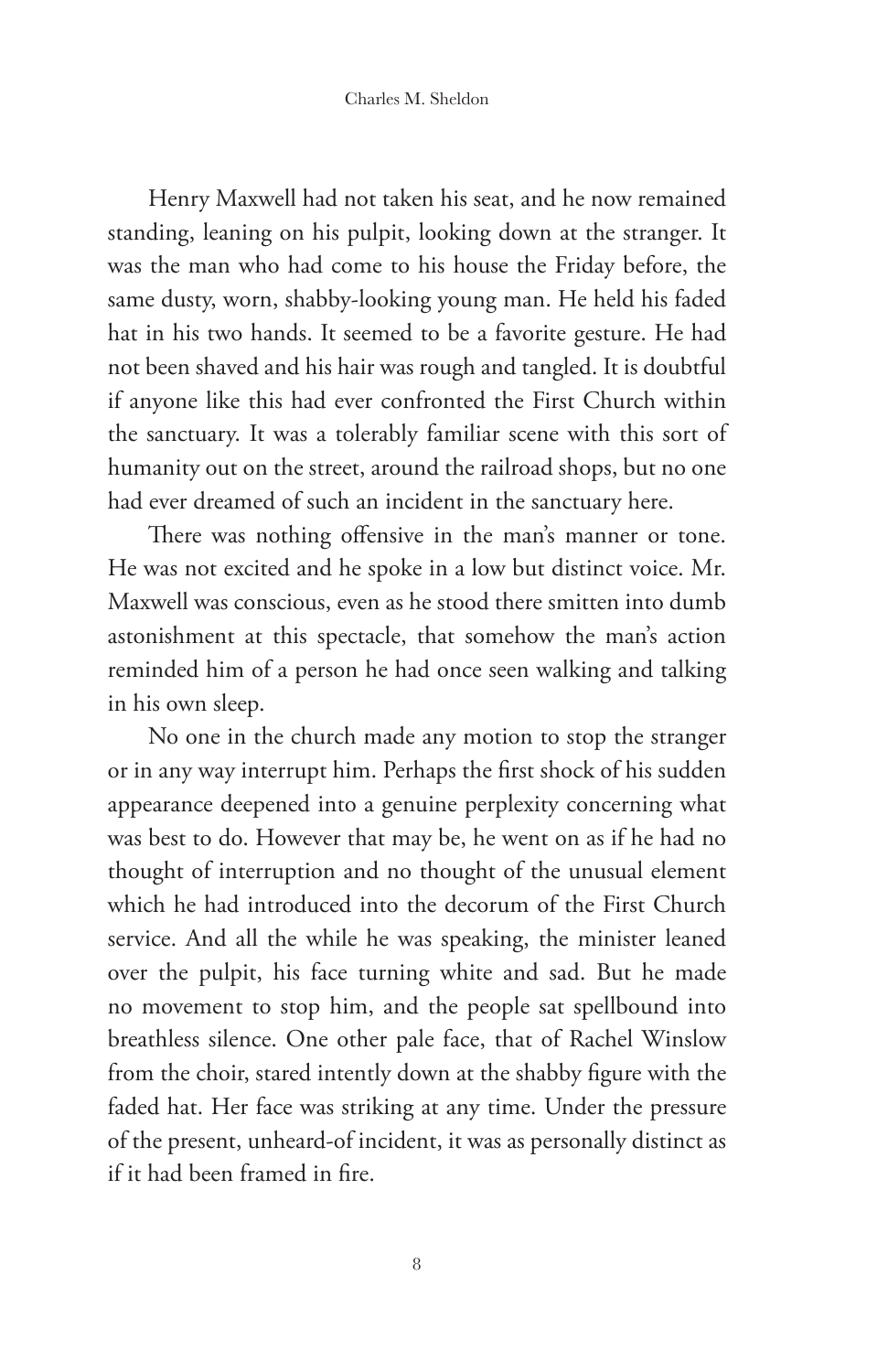"I'm not an ordinary tramp, though I don't know of any teaching of Jesus that makes one kind of a tramp less worth saving than another. Do you?" He put the question as naturally as if the whole congregation had been a small Bible class. He paused just a moment and coughed painfully. Then he went on.

"I lost my job ten months ago. I am a printer by trade. The new linotype machines are beautiful specimens of invention, but I know six men who have killed themselves within the year just on account of those machines. Of course, I don't blame the newspapers for getting the machines. Meanwhile, what can a man do? I know I never learned but one trade, and that's all I can do. I've walked all over the country trying to find something. There are a good many others like me. I'm not complaining, am I? Just stating facts. But I was wondering, as I sat there under the gallery, if what you call following Jesus is the same thing as what He taught. What did He mean when He said, 'Follow Me!'? The minister said"—here he turned about and looked up at the pulpit—"that it is necessary for the disciple of Jesus to follow in His steps, and he said the steps are 'obedience, faith, love, and imitation.' But I did not hear him tell you just what he defined that to mean, especially the last step. What do you Christians mean by following in the steps of Jesus?

"I've wandered through this city for three days trying to find a job, and in all that time I've not had a word of sympathy or comfort except from your minister here, who said he was sorry for me and hoped I would find a job somewhere. I suppose it is because you get so imposed upon by the professional tramp that you have lost your interest in any other sort. I'm not blaming anybody, am I? Just stating facts. Of course, I understand you

9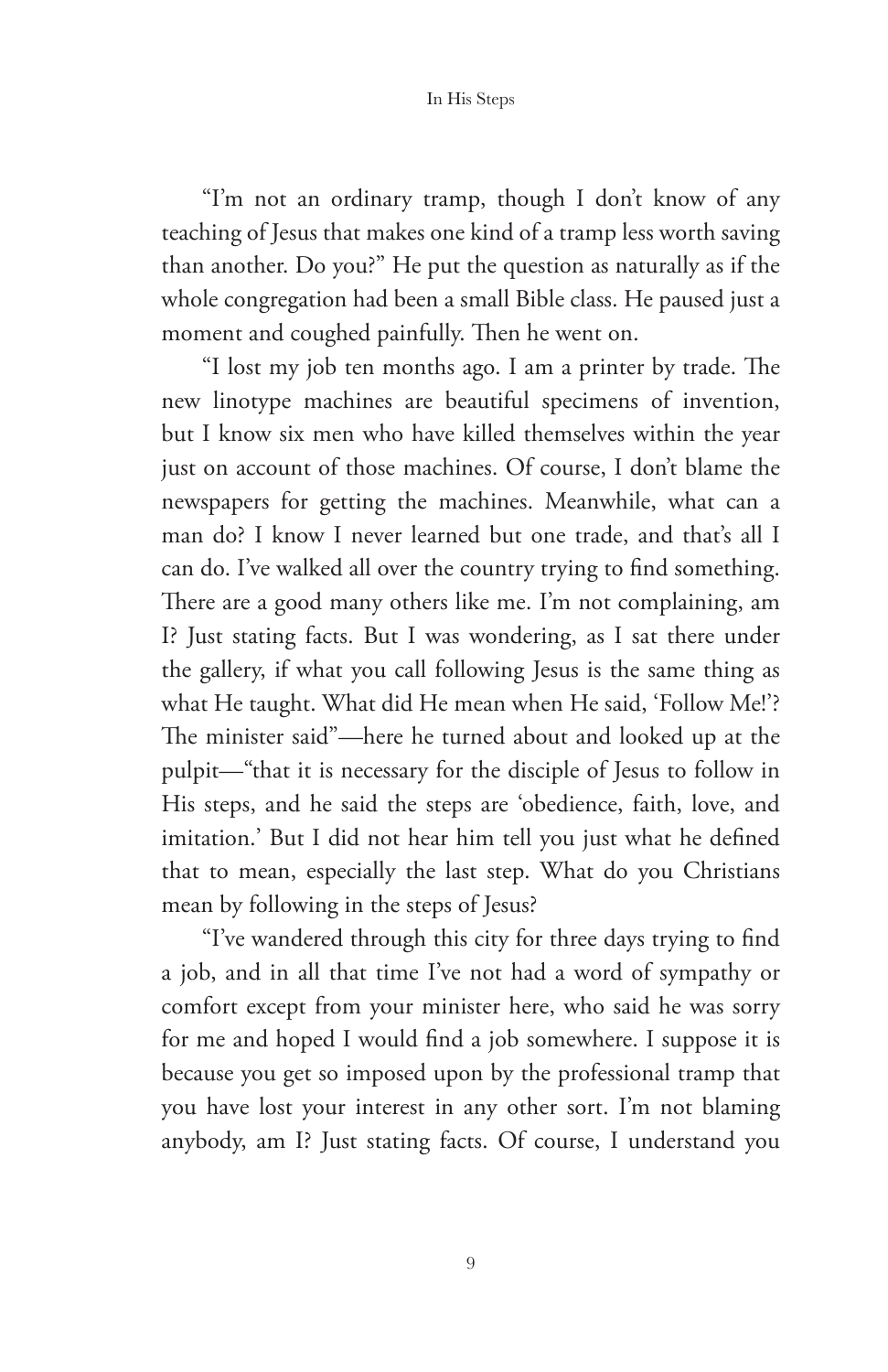can't all go out of your way to hunt up jobs for other people like me. I'm not asking you to.

"But what I feel puzzled about is, what is meant by following Jesus? What do you mean when you sing, 'I'll go with Him, with Him, all the way?' Do you mean that you are suffering and denying yourselves and trying to save lost souls, suffering humanity, just as I understand Jesus did? What do you mean by it? I see the ragged edge of things a good deal. I understand there are more than five hundred men in this city in my case. Most of them have families. My wife died four months ago. I'm glad she is out of trouble. My little girl is staying with a printer's family until I find a job. Somehow I get puzzled when I see so many Christians living in luxury and singing, 'Jesus, I my cross have taken, all to leave and follow Thee,' and remember how my wife died in a tenement in New York City, gasping for air and asking God to take our little girl, too. Of course I don't expect you people to prevent everyone from dying of starvation, lack of proper nourishment, and foul tenement air, but what does following Jesus mean? I understand that Christian people own a good number of the tenements. A member of a church was the owner of the one where my wife died, and I have wondered if following Jesus all the way was true in his case. I heard some people singing at a church prayer meeting the other night,

'All for Jesus, all for Jesus, All my being's ransomed powers, All my thoughts, and all my doings, All my days, and all my hours.'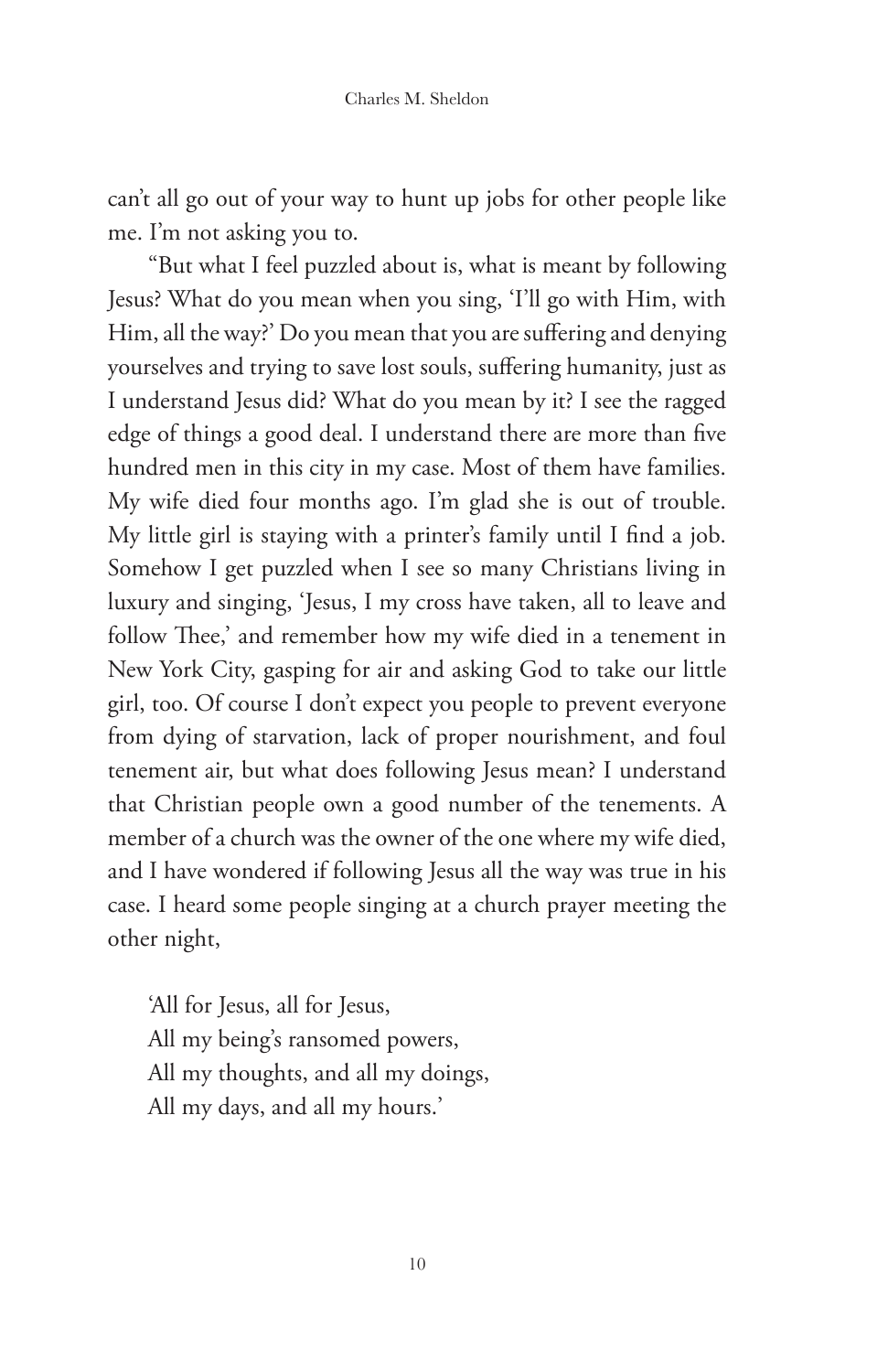and I kept wondering as I sat on the steps outside just what they meant by it.

"It seems to me there's an awful lot of trouble in the world that somehow wouldn't exist if all the people who sing such songs went and put the principles in practice. I suppose I don't understand. But what would Jesus do? Is that what you mean by following in His steps? It seems to me sometimes as if the people in the big churches had fine clothes and nice houses to live in, and money to spend for luxuries, and could go away on summer vacations and all that, while the people outside the churches, thousands of them, I mean, die in shabby tenements and walk the streets for jobs, and never have a piano or a picture in the house, and grow up in misery and drunkenness and sin."

The man suddenly gave an awkward lurch in the direction of the communion table and laid one grimy hand on it. His hat fell upon the carpet at his feet. A stir went through the congregation. Dr. West half rose from his pew, but as yet the silence was unbroken by any voice or movement in the audience worth mentioning. The man passed his other hand across his eyes, and then, without any warning, fell heavily forward on his face, at full length up the aisle.

Henry Maxwell spoke: "We will consider the service closed."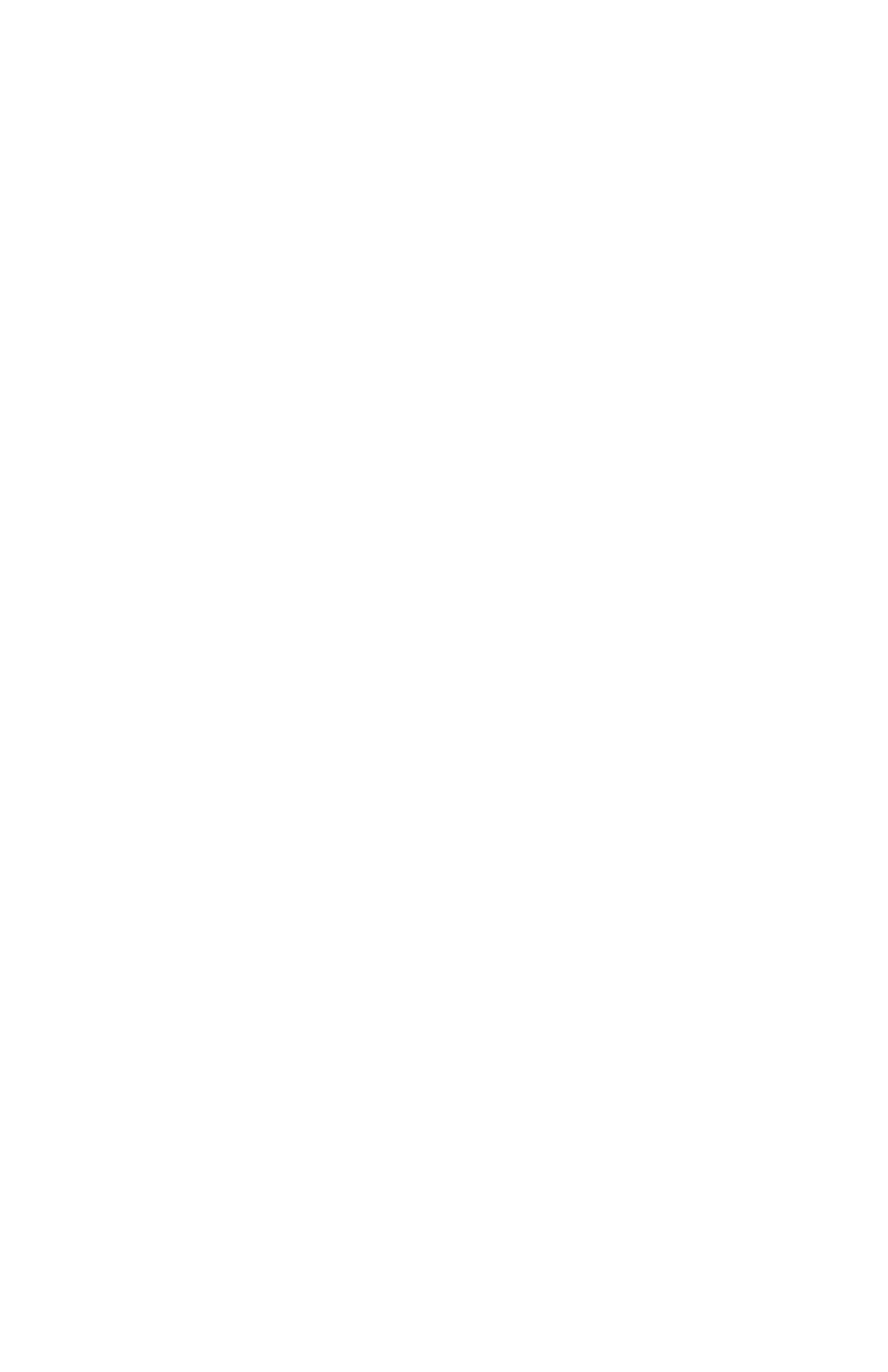## Chapter Two

Henry Maxwell and a group of his church members remained for some time in the study. The man lay on the couch there and breathed heavily. When the question of what to do with him came up, the minister insisted on taking the man to his own house; he lived nearby and had an extra room.

Rachel Winslow said, "Mother has no company at present. I am sure we would be glad to offer him a place with us." She looked strongly agitated. No one noticed it particularly. They were all excited over the strange event, the strangest that First Church people could remember.

But the minister insisted on taking charge of the man, and when a carriage came, the unconscious but living body was carried to his house; and with the entrance of that broken person into the minister's spare room, a new chapter in Henry Maxwell's life began, and yet no one, himself least of all, dreamed of the remarkable change it was destined to make in his definition of Christian discipleship.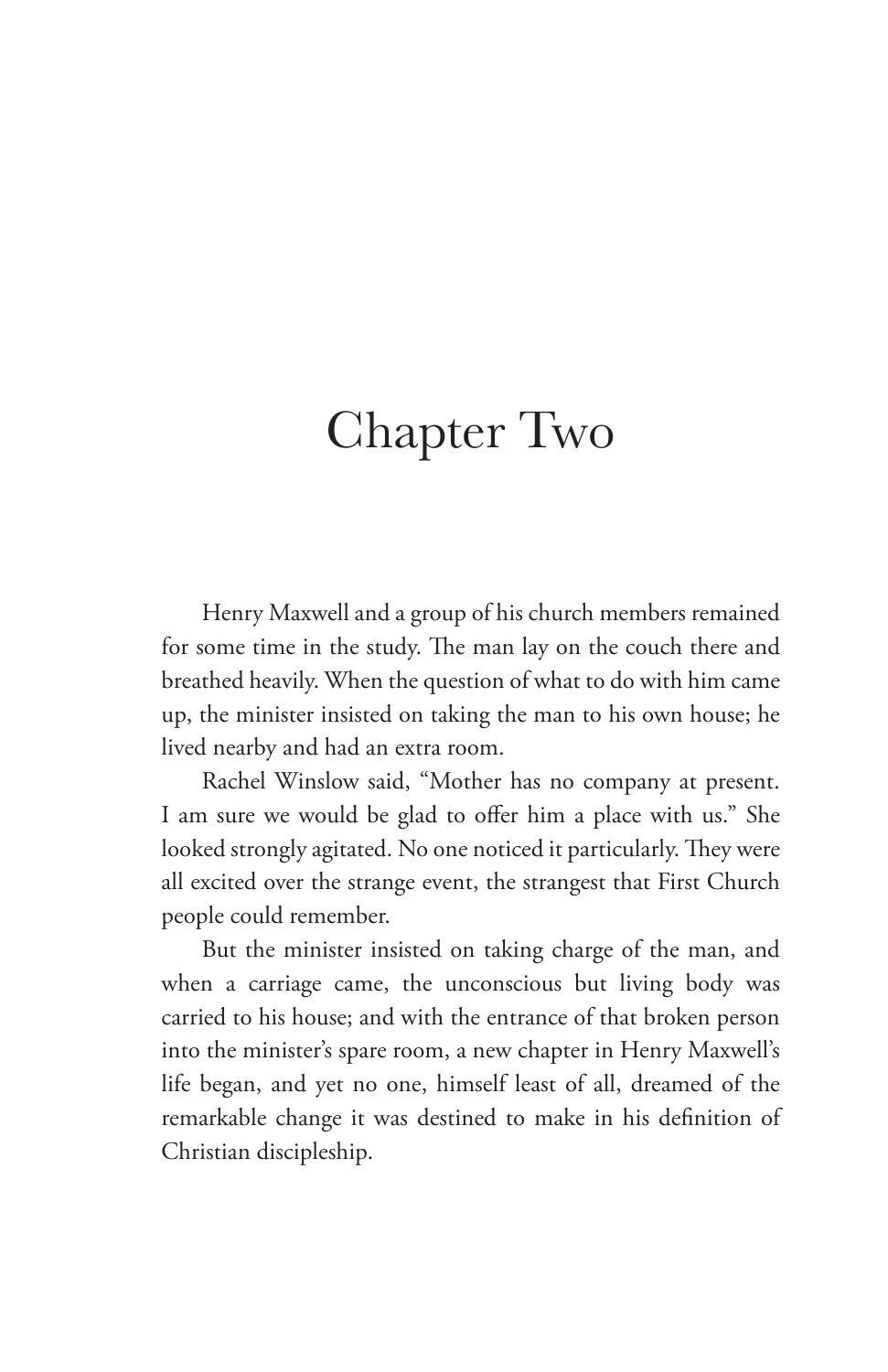The event created a great sensation in the First Church parish. People talked of nothing else for a week. It was the general impression that the man had wandered into the church in a condition of mental disturbance caused by his troubles, and that all the time he was talking he was in a strange, feverish delirium and ignorant of his surroundings. That was the most charitable construction of his words and actions. It was the general agreement also that there was a marked absence of any bitterness or complaining in his speech. He had spoken throughout in a mild, apologetic tone, almost as if he were one of the congregation seeking light on a very difficult subject.

The third day after his removal to the minister's house, there was a marked change in his condition. The doctor recognized it but offered little hope. Saturday morning he still lingered, although he had rapidly failed as the week drew near its close. Sunday morning, just before the clock struck one, he rallied and asked if his child had come. The minister had sent for her at once, as soon as he had been able to secure her address from some letters found in the man's pocket. He had been conscious and able to talk coherently for only a few moments since his attack.

"The child is coming. She will be here," Mr. Maxwell said as he sat there, his face showing marks of the strain of the week's vigil; for he had insisted on sitting up nearly every night with his visitor.

"I shall never see her in this world," the man whispered. Then he uttered with great difficulty the words, "You have been good to me. Somehow I feel as if it was what Jesus would do."

After a few minutes, he turned his head slightly, and before Mr. Maxwell could recognize it, the doctor said quietly, "He is gone."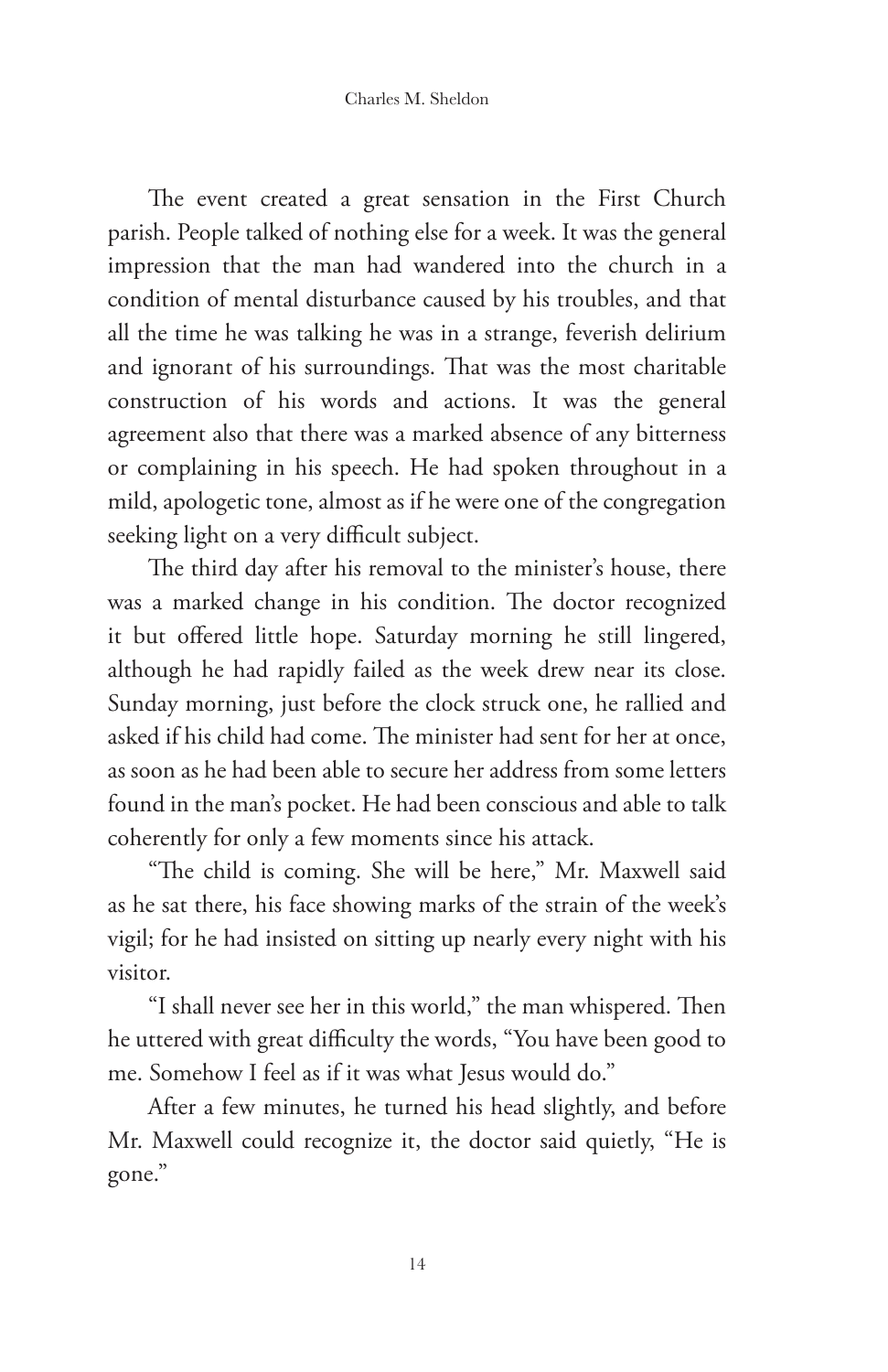In His Steps

The Sunday morning that dawned on the city of Raymond was very similar to the Sunday of a week before. Mr. Maxwell entered his pulpit to face one of the largest congregations that had ever crowded the First Church. He was haggard and looked as if he had just risen from a long illness. His wife was at home with the little girl, who had come on the morning train an hour after her father had died. He lay in that spare room, his earthly troubles over, and the minister could see the face as he opened his Bible and arranged his different notices on the side of the desk, as he had been in the habit of doing for ten years.

The service that morning contained a new twist. No one could remember when Henry Maxwell had preached in the morning without notes. He had done so occasionally when he first entered the ministry, but for a long time he had carefully written every word of his morning sermons, and nearly always his evening discourses as well. It cannot be said that his sermon this morning was striking or impressive. He talked with considerable hesitation. It was evident that some great idea struggled to emerge, but it was not expressed in the theme he had chosen for his preaching that morning. It was near the close of his sermon that he began to gather a certain strength that had been painfully lacking at the beginning.

He closed the Bible and, stepping out at the side of the desk, faced his people and began to talk to them about the remarkable scene of the previous week.

"Our brother"—somehow the words sounded a little strange coming from his lips—"passed away this morning. I have not yet had time to learn all his history. He had one sister living in Chicago. I have written to her and have not yet received an answer. His little girl is with us and will remain for the time."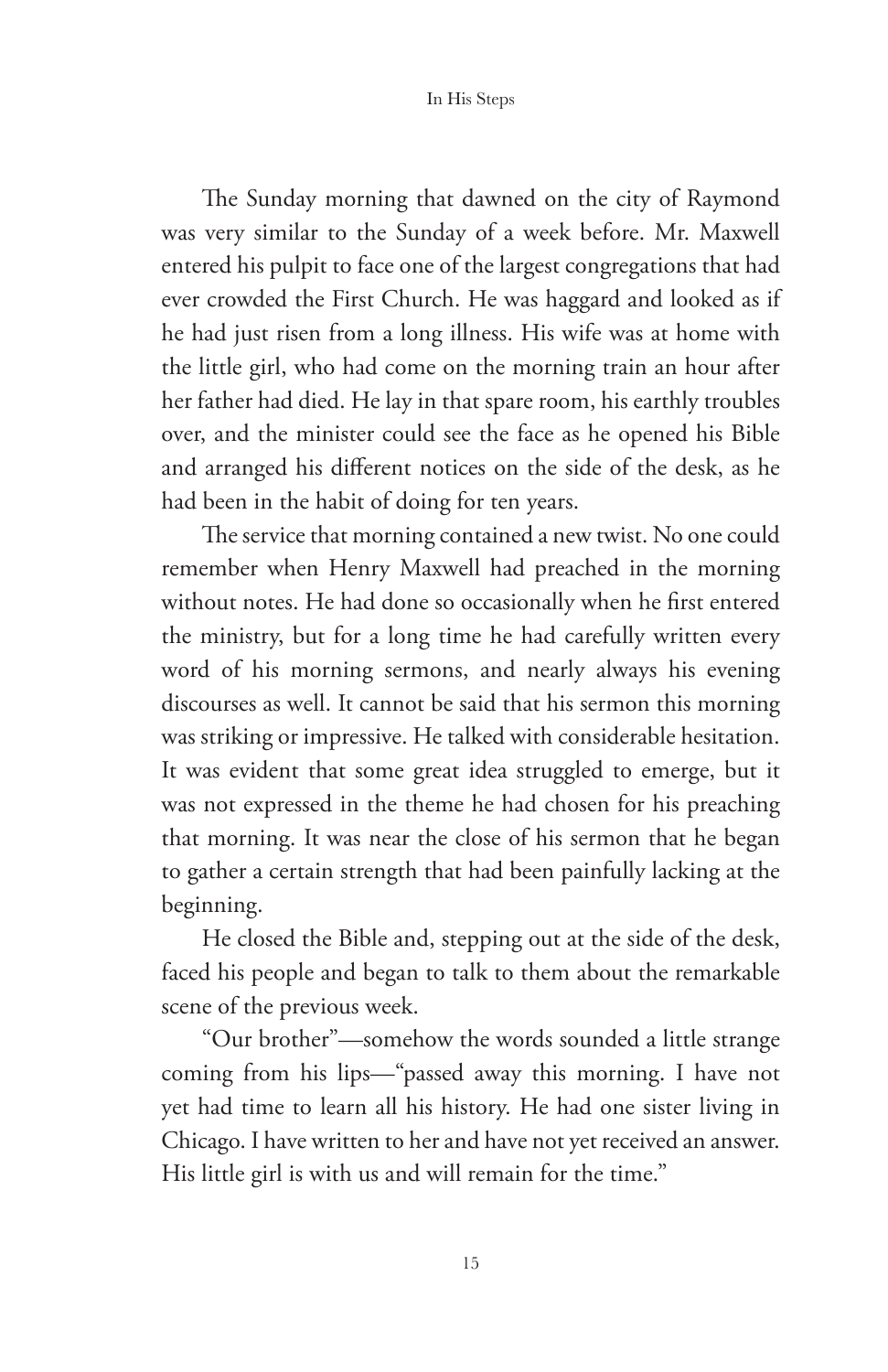He paused and looked over the audience. He thought he had never seen so many earnest faces during his entire pastorate. He was not able yet to tell his people his experiences, the crisis through which he was even now moving. But some of these feelings passed on to them, and it did not seem like a careless impulse to share with them this morning something of the message he bore in his heart.

So he went on: "The appearance and words of this stranger in the church last Sunday made a very powerful impression on me. I will not try to conceal from you what he said, followed as it has been by his death in my house. It has compelled me to ask as I never asked before, 'What does following Jesus mean?' I am not in a position yet to utter any condemnation of anyone here, or, to a certain extent, of myself, either in our Christlike relations to this man or the full extent of those he represents in the world. But all that does not prevent me from feeling that what the man said was so vitally true, and that we must attempt to answer this clarion call or else stand condemned as Christian disciples. A good deal that was said here last Sunday was in the nature of a challenge to Christianity as it is seen and felt in our churches. I have felt this to be true with increasing emphasis every day since then.

"And I do not know that any time is more appropriate than the present for me to propose a plan, or a purpose, which has been forming in my mind as a satisfactory reply to much that was said here last Sunday."

Again Henry Maxwell paused and looked into the faces of his people. There were some strong, earnest men and women in the First Church.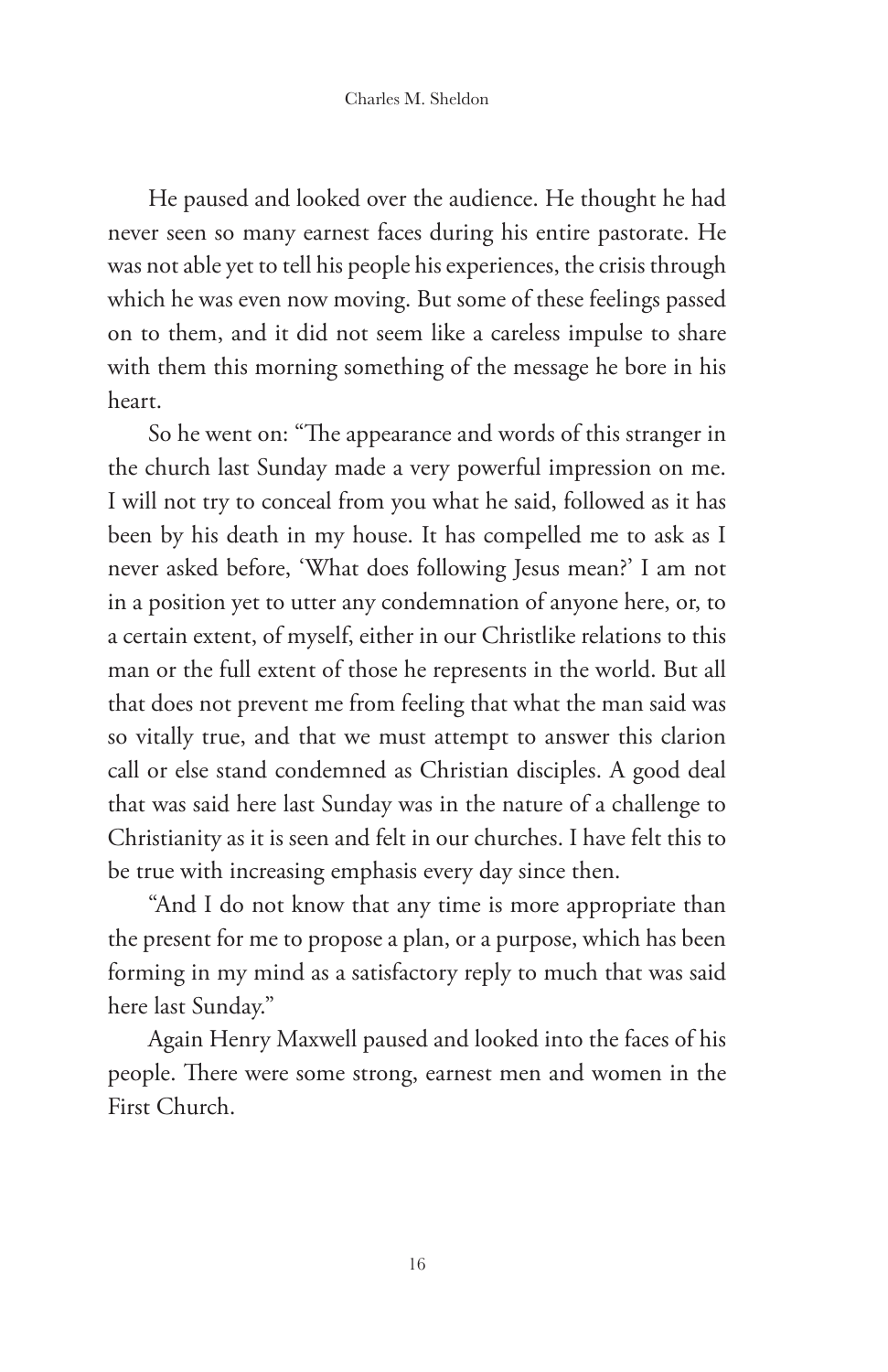He could see Edward Norman, editor of *The Raymond Daily News*. He had been a member of the First Church for ten years. No man was more honored in the community.

There was Alexander Powers, superintendent of the great railroad shops in Raymond, a typical railroad man, one who had been born into the business.

There sat Donald Marsh, president of Lincoln College, situated in the suburbs of Raymond.

There was Milton Wright, one of the great merchants of Raymond, having in his employment at least one hundred workers in various shops.

There was Dr. West who, although still comparatively young, was quoted as an authority in special surgical cases.

There was young Jasper Chase, the author, who had written one successful book and was said to be at work on a new novel.

There was Miss Virginia Page, the heiress, who through the recent death of her father had inherited a million dollars at least, and was gifted with unusual attractions of personality and intellect.

And not least of all, Rachel Winslow, with her peculiar beauty, glowed from her seat in the choir this morning because she was so intensely interested in the whole scene.

There was some reason, perhaps, in view of such resources in the First Church, for Henry Maxwell's feeling of satisfaction whenever he considered his parish as he had the previous Sunday. There was an unusually large number of strong, individual characters who claimed membership in the church. But as he noted their faces this morning, he wondered how many of them would respond to the strange proposition he was about to make. He continued slowly, taking time to choose his words carefully,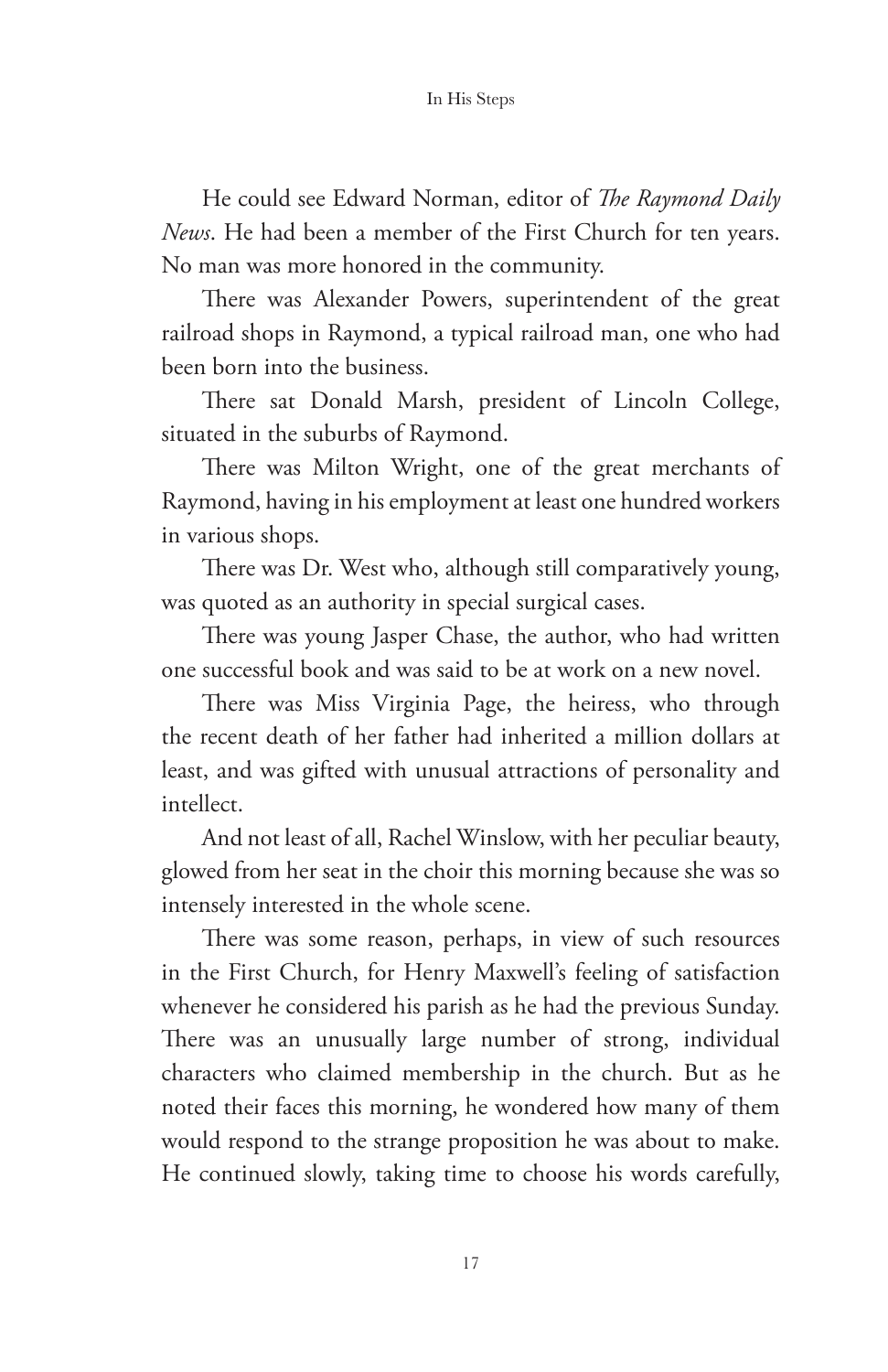and giving the people an impression they had never felt before, even when he was at his best with his most dramatic delivery.

"What I am going to propose now is something which should not appear strange or at all impossible to execute. Yet I am aware that it will be so regarded by a large number, perhaps, of the members of this church. But in order that we may have a thorough understanding of what we are considering, I will put my proposition plainly, perhaps even bluntly. I want volunteers from the First Church who will pledge themselves, earnestly and honestly, not to do anything for an entire year without first asking the question, 'What would Jesus do?' And after asking that question, each one will follow Jesus as exactly as he best knows how, no matter what the result may be. I will of course include myself in this company of volunteers, and shall take for granted that my church here will not be surprised at my future conduct, as based upon this standard of action, and will not oppose whatever is done if they think Christ would do it. Have I made my meaning clear? At the close of the service, I want all those members who are willing to join such a company to remain and we will talk over the details of the plan. Our motto will be, 'What would Jesus do?' Our aim will be to act just as He would if He were in our places, regardless of immediate results. In other words, we propose to follow Jesus' steps as closely and as literally as we believe He taught His disciples to do. And those who volunteer to do this will pledge themselves for an entire year, beginning with today, so to act."

Henry Maxwell paused again and looked out over his people. It is not easy to describe the sensation that such a simple proposition apparently made. Men glanced at one another in astonishment. It was not like Henry Maxwell to define Christian discipleship in this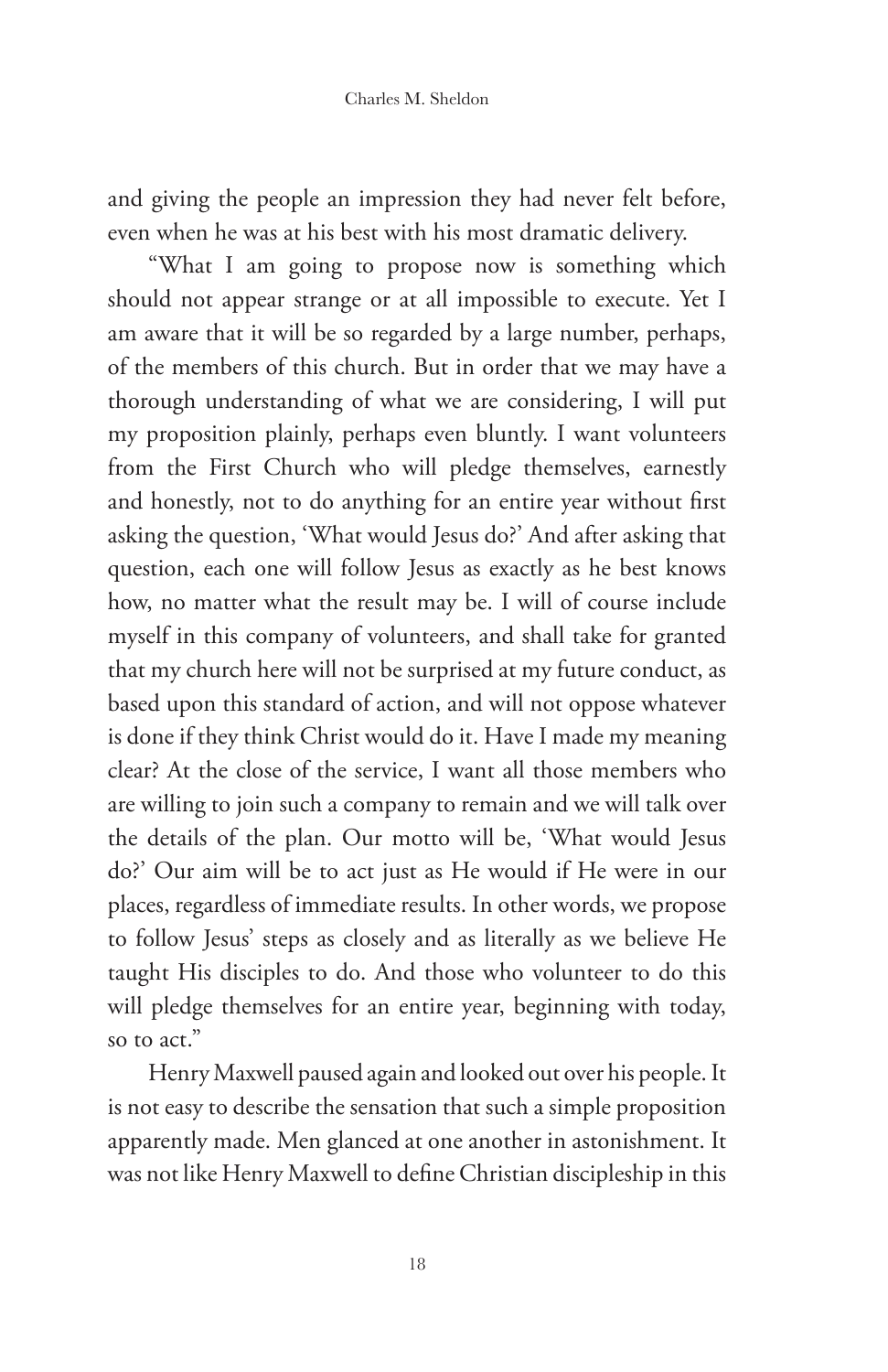way. There were different perspectives regarding his proposition. It was understood well enough, but there was, apparently, a great difference of opinion as to the application of Jesus' teaching and example.

He calmly closed the service with a brief prayer. The organist began his postlude immediately after the benediction and the people began to go out. Animated groups stood all around the church discussing the minister's proposition. It was evidently provoking great discussion. After several minutes, he asked all who expected to remain to walk into the lecture room which joined the large room on the side. He was himself detained at the front of the church talking with several persons there, and when he finally turned around, the church was empty. He walked over to the lecture room entrance and went in. He was startled to see the number of people who were there. He had not really thought about any of his specific members, but he had hardly expected that so many were ready to enter into such a literal testing of their Christian discipleship. There were perhaps fifty present, among them Rachel Winslow and Virginia Page, Mr. Norman, President Marsh, Alexander Powers, Milton Wright, Dr. West, and Jasper Chase.

He closed the door of the lecture room and stood before the little group. His face was pale and he trembled with genuine emotion. It was to him a true crisis in his own life and that of his parish. No one can tell until he is moved by the divine Spirit what he may do, or how he may change the current of a lifetime of fixed habits of thought and speech and behavior. Henry Maxwell did not yet know himself all that he was going through, but he was conscious of a great upheaval in his definition of Christian discipleship, and he was moved with a depth of feeling he could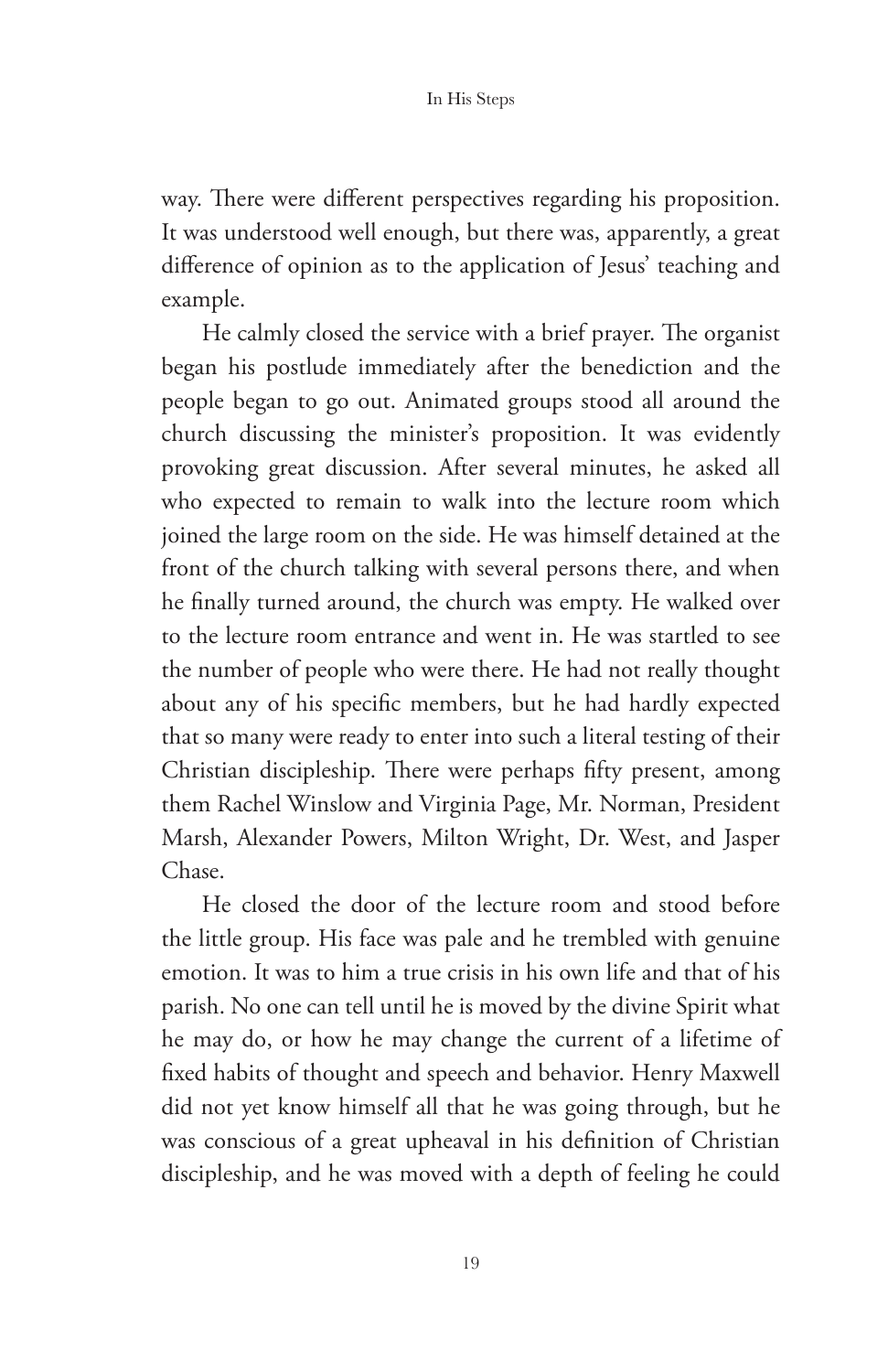not quantify as he looked into the faces of those men and women on this occasion.

It seemed to him that the most fitting word to be spoken first was that of prayer. He asked them all to pray with him. And almost with the first syllable he uttered, there was a distinct presence of the Spirit felt by them all. As the prayer went on, this presence grew in power. They all felt it. The room was filled with it as plainly as if it had been visible. When the prayer closed, there was a silence that lasted several moments. All heads were bowed. Henry Maxwell's face was wet with tears. If an audible voice from heaven had sanctioned their pledge to follow the Master's steps, not one person present could have felt more certain of the divine blessing. And so the most serious movement ever started in the First Church of Raymond was begun.

"We all understand," he said, speaking very quietly, "what we have undertaken to do. We pledge ourselves to do everything in our daily lives in accordance with the question, 'What would Jesus do?' regardless of the consequences to us. I believe I will be able to tell you what a marvelous change has come over my life within a week's time. I cannot now. But the experience I have been through since last Sunday has left me so dissatisfied with my previous definition of Christian discipleship that I have been compelled to take this radical step. I did not dare begin it alone. I know that I am being led by the hand of divine love in all this. The same divine impulse must lead you also. Do we understand fully what we have undertaken?"

"I want to ask a question," said Rachel Winslow. Everyone turned toward her. Her face glowed with a beauty that no mere physical loveliness could ever create. "I am in doubt as to the source of our knowledge concerning what Jesus would do. Who is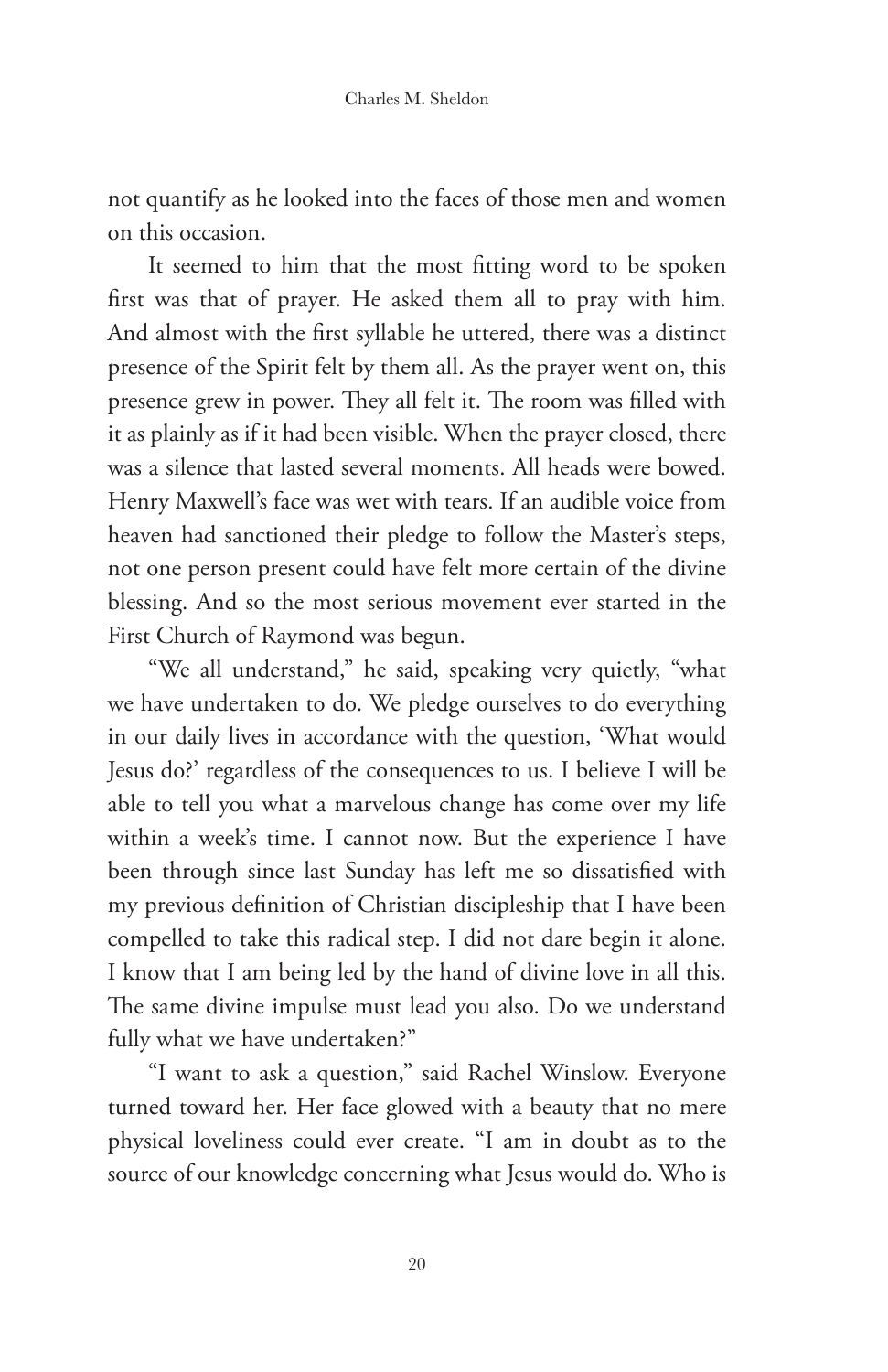to decide for me just what He would do in my case? It is a different age. There are many perplexing questions in our civilization that are not mentioned in the teachings of Jesus. How am I going to comprehend what He would do?"

"There is no way that I know of," replied the pastor, "except as we study Jesus through the medium of the Holy Spirit. You remember what Christ said speaking to His disciples about the Holy Spirit:

'Howbeit when he, the Spirit of truth, is come, he shall guide you into all the truth: for he shall not speak from himself; but whatsoever things he shall hear, these shall he speak: and he shall declare unto you the things that are to come. He shall glorify me; for he shall take of mine, and shall declare it unto you. All things whatsoever the Father hath are mine: therefore said I, that he taketh of mine, and shall declare it unto you.'

There is no other test that I know of. We shall all have to decide what Jesus would do after going to that source of knowledge."

"What if others say of us, when we do certain things, that Jesus would not do so?" asked the superintendent of railroads.

"We cannot prevent that. But we must be absolutely honest with ourselves. The standard of Christian action cannot deviate much in most of our deeds."

"And yet what one church member thinks Jesus would do, another refuses to accept as His probable course of action. What is to define our conduct as uniformly Christlike? Will it be possible to reach the same conclusions always in all cases?" asked President Marsh.